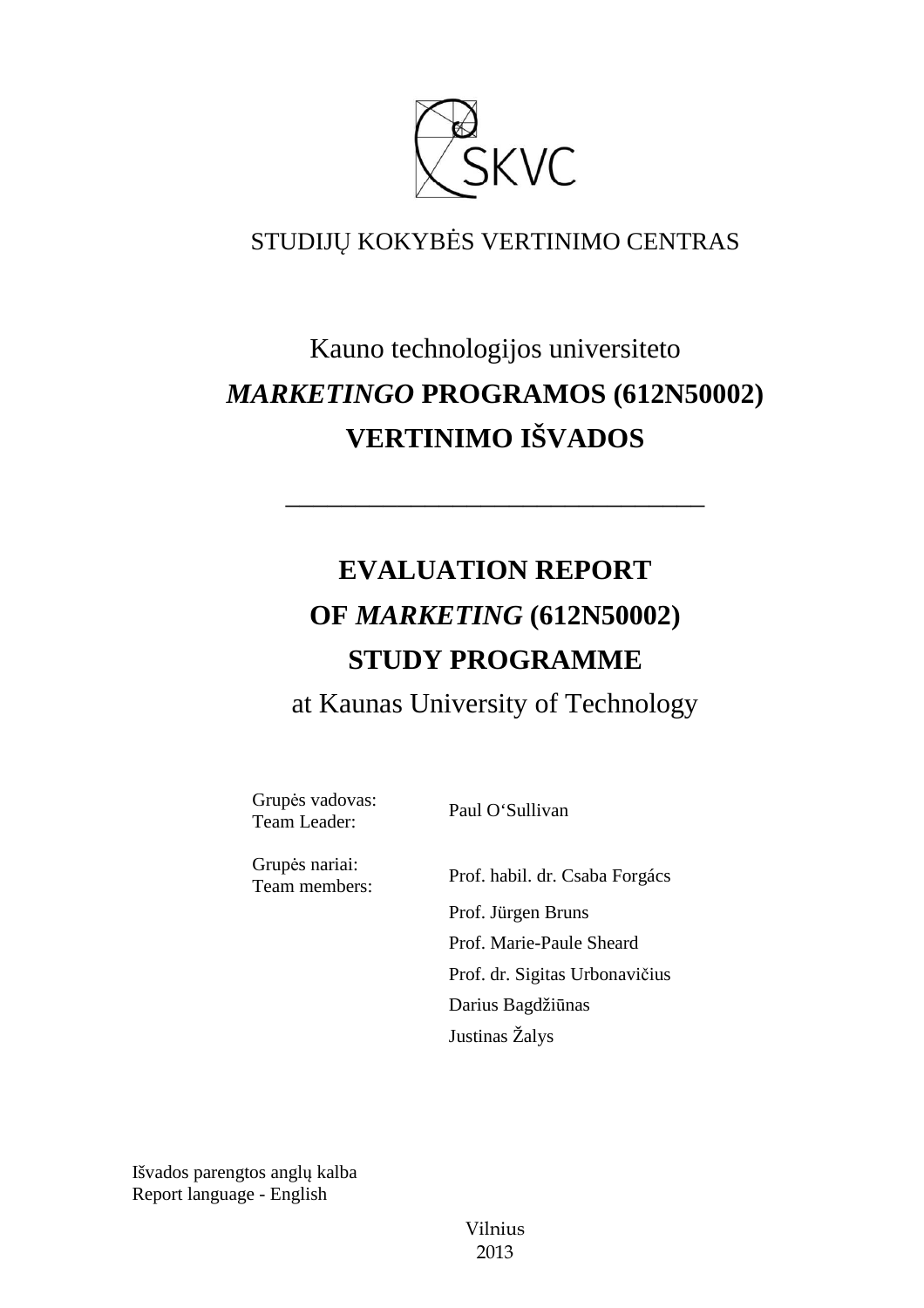#### **DUOMENYS APIE ĮVERTINTĄ PROGRAMĄ**

| Studijų programos pavadinimas                           | <b>Marketingas</b>           |
|---------------------------------------------------------|------------------------------|
| Valstybinis kodas                                       | 612N50002                    |
| Studijų sritis                                          | Socialiniai mokslai          |
| Studijų kryptis                                         | Rinkodara                    |
| Studijų programos rūšis                                 | Universitetinės studijos     |
| Studijų pakopa                                          | pirmoji                      |
| Studijų forma (trukmė metais)                           | Nuolatinė (4), ištęstinė (6) |
| Studijų programos apimtis kreditais                     | 240                          |
| Suteikiamas laipsnis ir (ar) profesinė<br>kvalifikacija | Rinkodaros bakalauras        |
| Studijų programos įregistravimo data                    | 2011 kovo 10 d., Nr. SR-990  |

#### **INFORMATION ON ASSESSED STUDY PROGRAMME**

–––––––––––––––––––––––––––––––

| Name of the study programme.                           | <b>Marketing</b>                  |
|--------------------------------------------------------|-----------------------------------|
| State code                                             | 612N50002                         |
| Study area                                             | <b>Social Sciences</b>            |
| Study field                                            | Marketing                         |
| Kind of the study programme                            | University studies                |
| Level of studies                                       | first                             |
| Study mode (length in years)                           | Full-time $(4)$ , part-time $(6)$ |
| Scope of the study programme in credits                | 240                               |
| Degree and (or) professional qualifications<br>awarded | <b>Bachelor of Marketing</b>      |
| Date of registration of the study programme            | 10 March 2011, No. SR-990         |

Studijų kokybės vertinimo centras ©

The Centre for Quality Assessment in Higher Education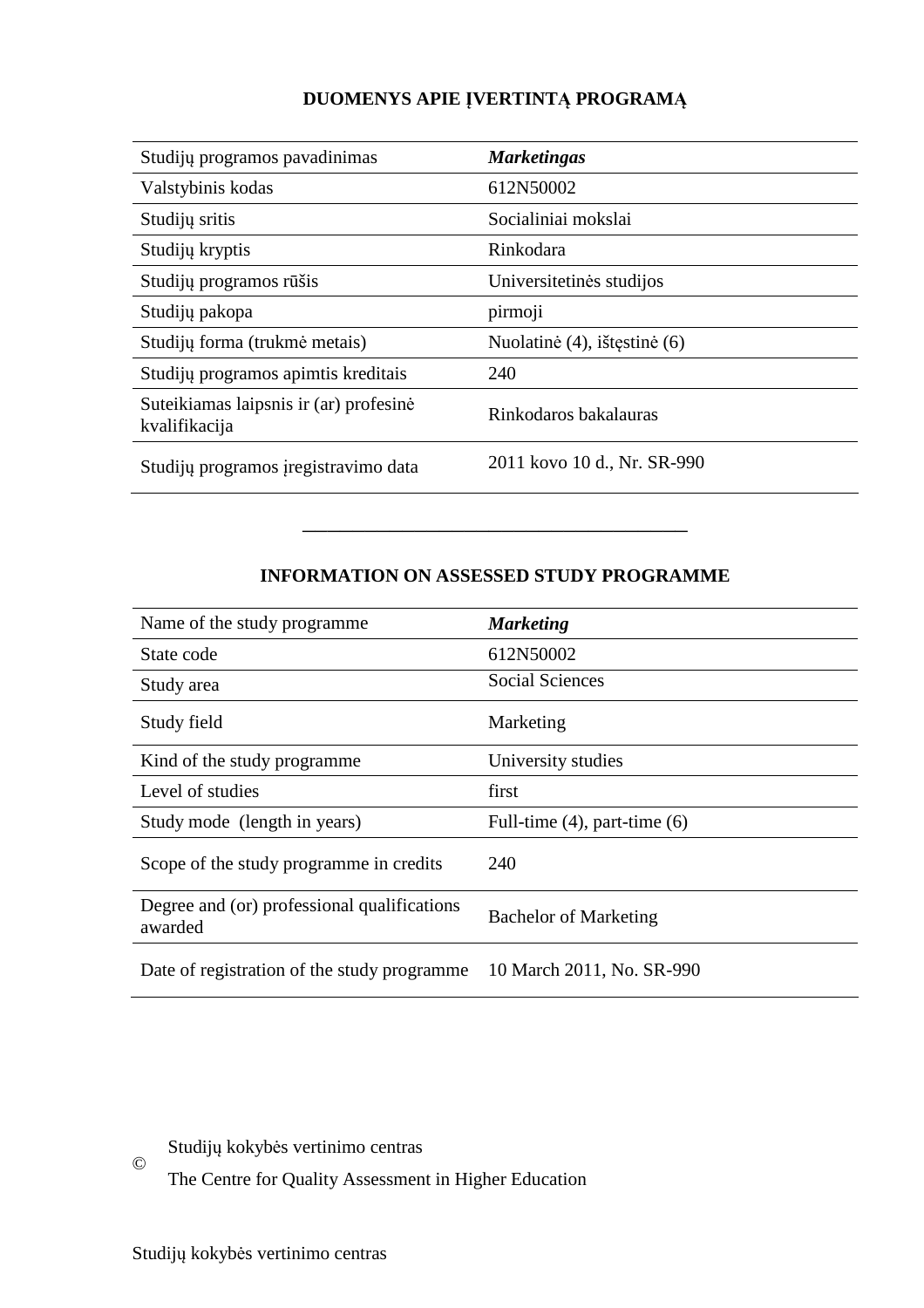## **CONTENTS**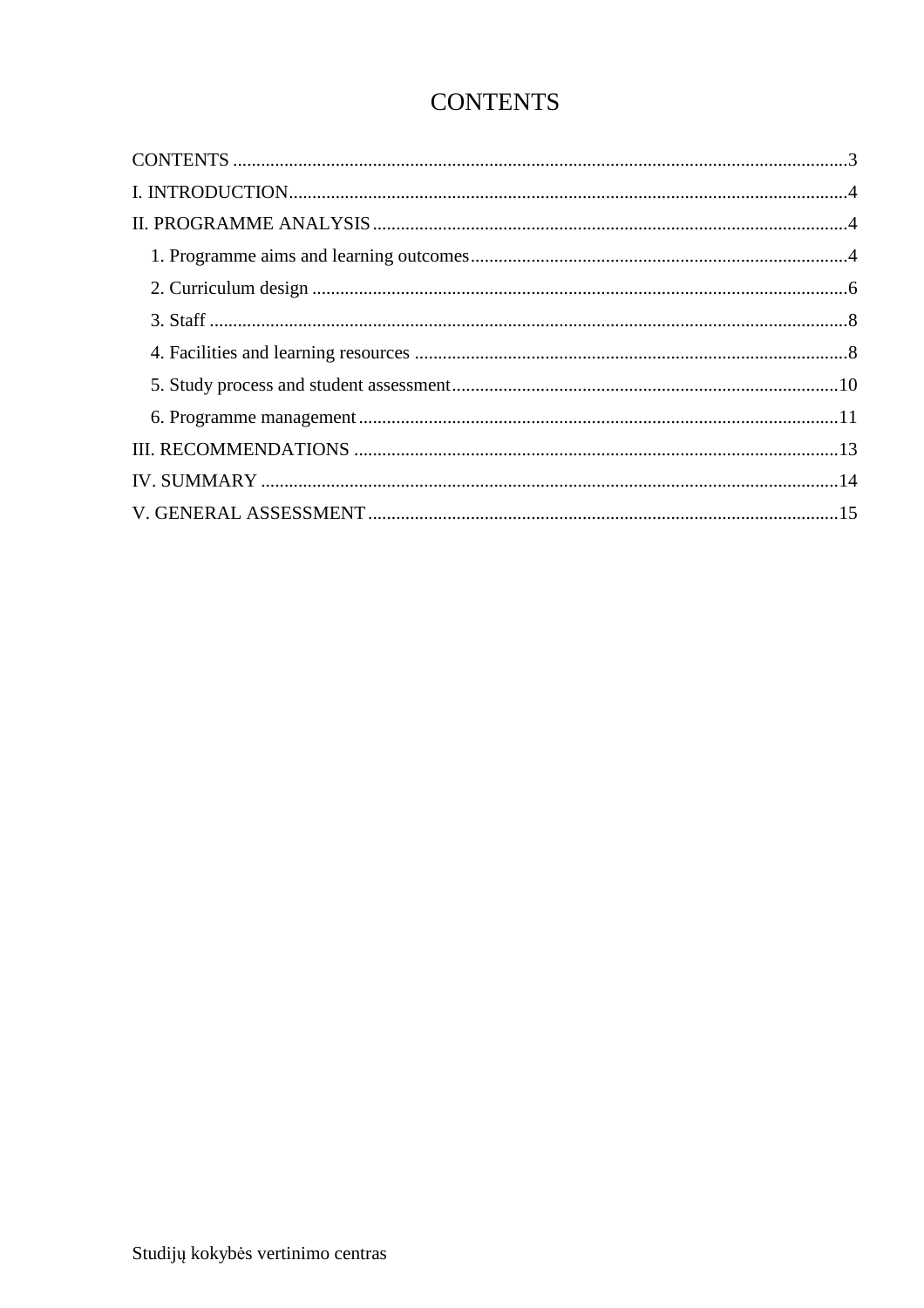#### I. INTRODUCTION

Kaunas University of Technology (hereinafter – KTU) has 13 faculties with 73 departments. KTU intends to become a leading international university by providing research-based studies of international level. The university is member of several well-known international scientific organizations.

The Faculty of Economics and Management consists of 7 Departments. The Department of Marketing, one of the seven, is responsible for the first cycle Marketing Study Programme. It is coordinating the execution of the programme with the support of lecturers from other Departments of the Faculty and to a certain extent with lecturers from other Faculties.

The Marketing Study Programme was established and has been approved by the Centre for Quality Assessment in Higher Education (No.SR-990). It started in the academic year 2011/2012. It is offered as 4 year full-time and 6 year part-time programme with 240 ECTS. The degree awarded is Bachelor of Marketing.

There were (February 2013) 82 full-time students enrolled (46 in the 1 year and 36 in the 2 year) and 13 and 11 part-time students in the first and second years respectively (Self-Evaluation Report, Tab. 6). A total of 55 teachers are involved in delivering courses in the programme. The first graduates are expected in 2015 (full-time studies) and 2017 (part-time studies).

The Self-Evaluation Report (hereinafter – SER) was submitted in March 2013. The feedback from the annual student survey was not yet available at that time. The group which compiled the SER was properly constituted with teachers, student and stakeholder representation.

A site visit of the Expert Team took place on October  $22<sup>nd</sup>$ , 2013. The team of experts was Chaired by Paul O'Sullivan (Ireland) and consisted of Prof. Marie-Paule Sheard (UK), Prof. habil. dr. Csaba Forgacs (Hungary), Prof. dr. Sigitas Urbonavičius (Lithuania), Darius Bagdžiūnas, (Lithuania - social partner), Justinas Žalys, (Lithuania – student).

#### II. PROGRAMME ANALYSIS

#### *1. Programme aims and learning outcomes*

#### 1.1 Programme demand aims and purposes

The need for a marketing programme is based on the growing significance of Entrepreneurship in Europe and in Lithuania, highlighted in several reports of the European Commission and the Lithuanian Government. Undoubtedly there is a strong relationship between the development of marketing competences and marketing orientation and the fostering of Entrepreneurship but it is overstating the matter to suggest that the two domains are synonymous. The Expert Team acknowledges that there may be view prevalent in Lithuanian Institutions that the best path to creating Entrepreneurial graduates is through the teaching of various business disciplines. In almost all international business schools however Entrepreneurship is addressed as a body of knowledge and competences with a distinctive literature and insights which justify modules or even whole programmes in entrepreneurship.

Nevertheless the aims and programme learning outcomes are stated coherently and appropriately. The aim of the programme is to prepare competent marketing specialists. Graduates shall be able to analyse the business environment and to carry out marketing research,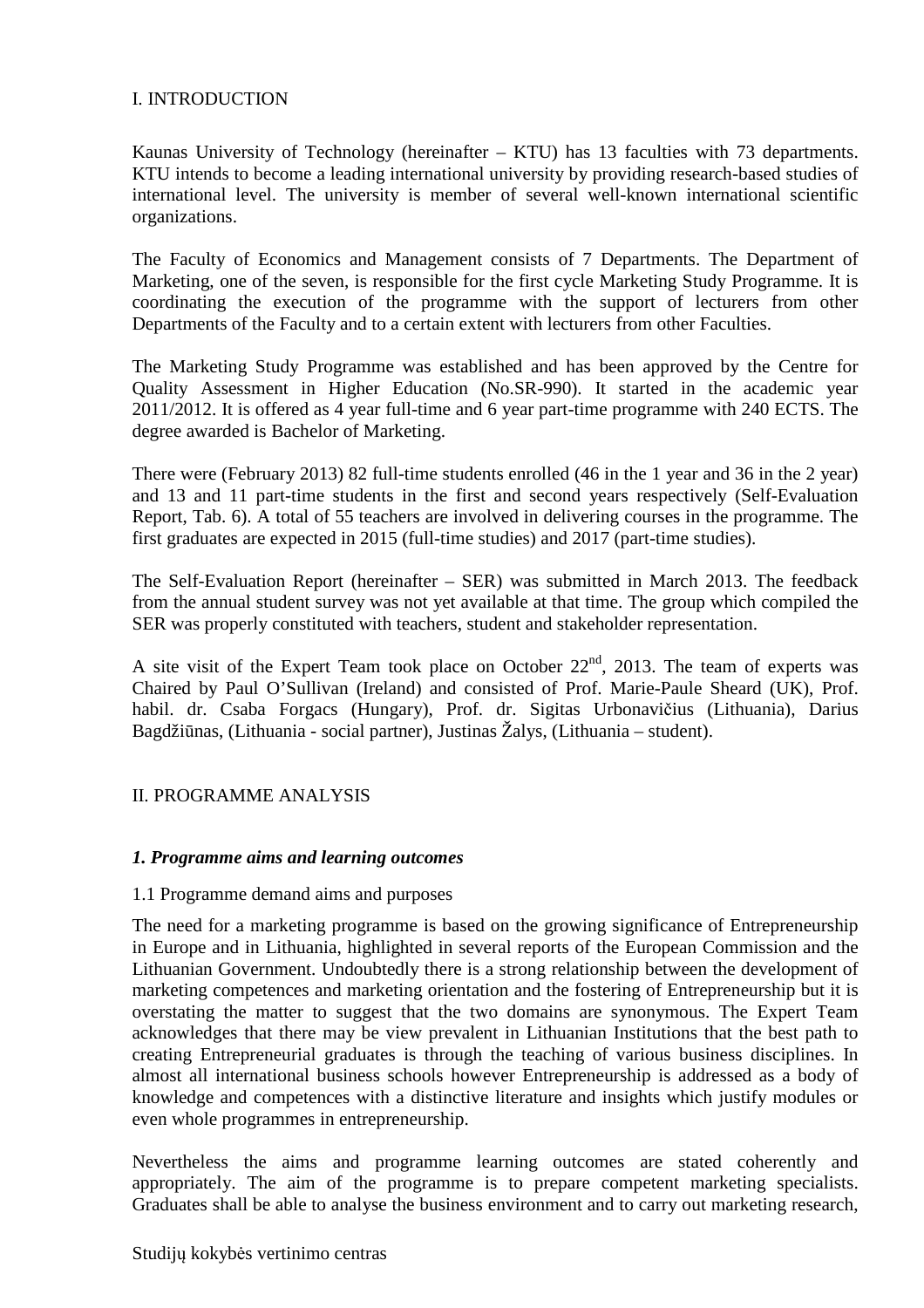to apply their skills for developing marketing concepts and appropriate marketing instruments in a holistic approach. All activities shall be based on profound theoretical knowledge but with significant opportunities for practical application and evaluation. A balance between general and specific outcomes and content is proposed. There is a commendable emphasis on the needs for analytic competences throughout this programme. Graduates shall be able to work in national and international companies and organisations in the fields of production, service or trade. The programme in full time and part time modes has the same general aims and purpose. The rationale for offering it in a part time mode as stated during the visit was that some students cannot afford to study full time and others are forced to leave the full time mode because of personal financial difficulties.

Aims, objectives and learning outcomes are published on the university website (http://studijos.KTU.lt/studiju-programos/socialiniai-mokslai/) and the faculty website: (http://ktu.lt/evf/turinys/i-pakopos-bakalauro-studijos). Basic information about the study programme is also available on the Open Information, Advice and Guidance System (AIKOS).

#### 1.2 Learning outcomes

The learning outcomes of the Programme have been structured in line with particularities of the first cycle university study programmes, regulated by legal acts and other documents of the Republic of Lithuanian and the European Union. They correspond to the qualifications of marketing specialists developed in the EU project Leonardo da Vinci. The qualification of the Bachelor in Marketing, indicated by the Programme, corresponds also to the requirements of Lithuanian Qualifications Framework, entailed by level VI.

The learning outcomes of individual courses and the complete programme therefore aim at the coherence of knowledge and its application as well as at acquiring research, specific social and personal skills (SER, Tab. 2). All learning outcomes are well documented in detail in the course descriptions of each individual course (SER, Annex 1). The learning outcomes are achieved by an interactive teaching style and problem-based learning.

The objectives of the study programme are designed to meet the requirements of the labour market. Social partners and business representatives, who take part as lecturers confirm that there is a need for marketing managers especially with knowledge in brand management and communication. Definitive evidence that these aims are achieved is of course not available as there has been no graduate output to date. However, very engaged and committed social partners voiced strong support of the overall strategy of the programme.

The programme management views the overall learning outcomes as being open to change and improvement through the processes for feedback and consultation with stakeholders but of course the evidence of such inputs being implemented is not yet available.

The Expert Team initiated a full discussion on the overall programme Learning Outcomes and are satisfied that the aims and learning outcomes have been well formulated and are mapped to individual module learning outcomes and ultimately to the curriculum. The Expert Team commends the benchmarking exercise with international Universities and the Lithuanian Marketing Association which seems to have positively influenced the programme design in the direction of an interdisciplinary approach and an emphasis on analytical and critical skills. The Expert Team would recommend that periodic benchmarking exercises be undertaken in the future to ensure an internationally recognised standard is achieved and maintained in programme content and delivery.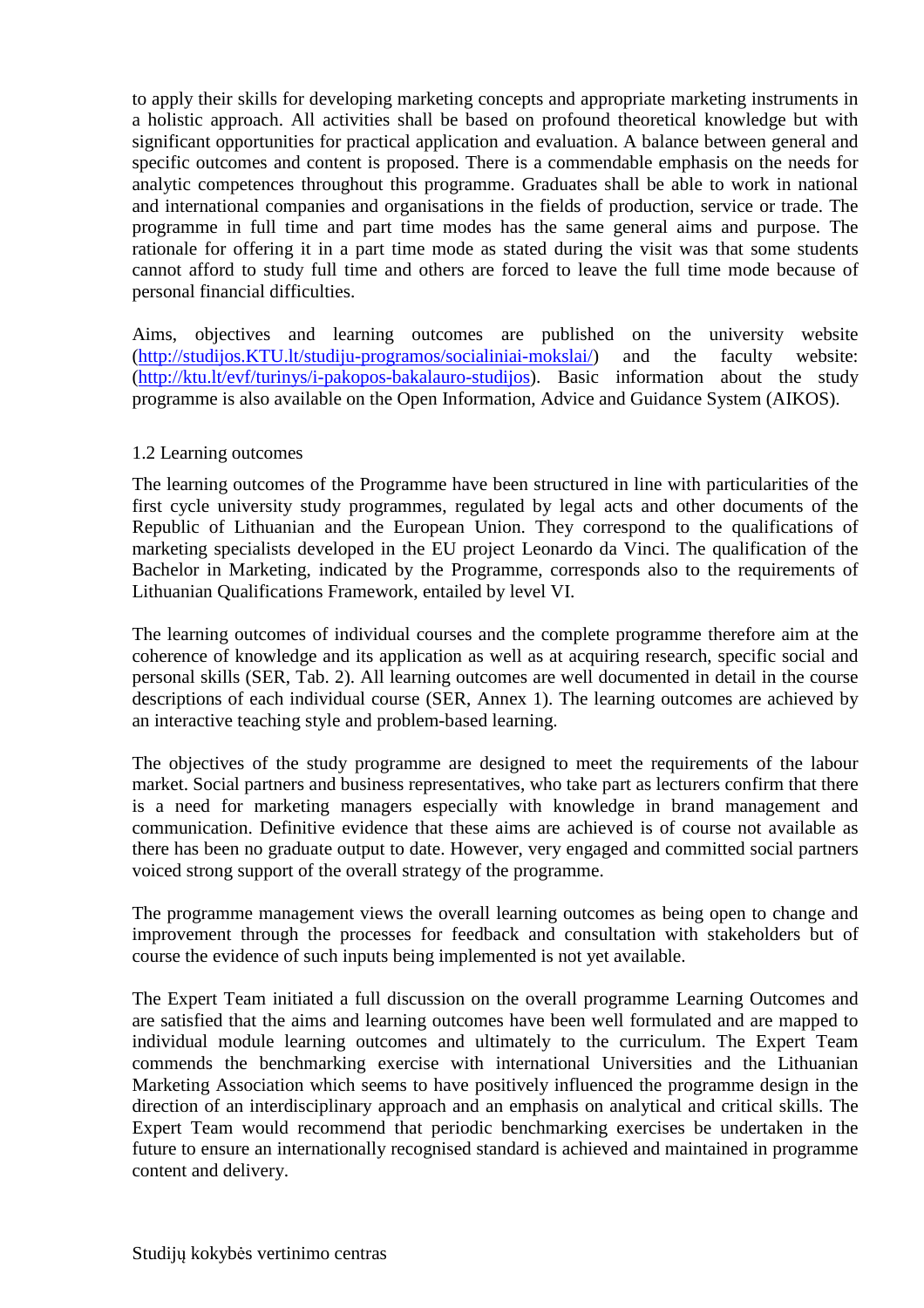#### *2. Curriculum design*

#### 2.1 Curriculum structure

The programme is offered in full-time study mode (8 semesters) and part-time study mode (12 semesters). For full-time students the majority of contact hours and self-study-time are allocated however for practical assignments, whereas for part-time students – who mostly are employed – a larger percentage is dedicated for self study (see also: Programme Management).

Programme structure:

|                   | Lessons/      | Practical | Individual | Total |
|-------------------|---------------|-----------|------------|-------|
|                   | contact hours | work      | work       |       |
|                   |               | $\%$      |            |       |
| Full-time studies |               | 18,8      | 63,5       | 100   |
| Part-time studies | 9.3           | 9,2       | 81,5       | 100   |

The 240 credits (full-time: 30 credits/semester, part-time: 12 -30 credits/semester) require a workload of 6400 hours. This corresponds to an average of 26,67 hours/workload for 1 credit point. This meets the Bologna regulation of 25 to 30 hours workload for a credit point. The break down of the study load shows a workload of 800 hours/semester for full-time and between 320 and 640 hours/semester for part-time studies. For both study modes 800 hours/workload are calculated for Practice and the Final Degree Project in the last semester.

The programme consists of 70% study field courses (including the Final Degree Project) (168 credits), 6% general university courses (15 credits), 24% electives or optional courses selected by the students the practice (57 credits). Students have the opportunity to receive a doubledegree.

The full programme is available on a part-time basis over six years at a rate of 12-30 credits per semester. This represents a challenging learning menu and there was perhaps insufficient detail about strategies for delivery to part-time students and for academic and personal support of such students. The learning platform (Moodle) can clearly have a positive role in meeting the needs of such students.

The curriculum fully meets the legal requirements. The programme structure and the academic content is appropriate to achieving the learning outcomes (content and the structure of the programme is published on the University website). The overall view formed by the Expert Team was that the learning outcomes are met in terms of learning design, structure and module content and that a diverse and positive range of learning experiences was being created in the classroom at module level.

The Expert Team also formed the view that there is a real commitment by both management and the programme delivery teaching team to pedagogic development and to continuous improvement of the student experience and the overall programme. The programme has been running for only a short time but there is already a willingness to make adjustments which are suggested by staff and student feedback.

The Expert Team urged the programme team to document their future strategies for the management and implementation of Thesis and to consider carefully how supervision might be organized and quality assured. Similarly it would be helpful to document the Professional Practice strategy, as implementation of this element is due to commence over the next year.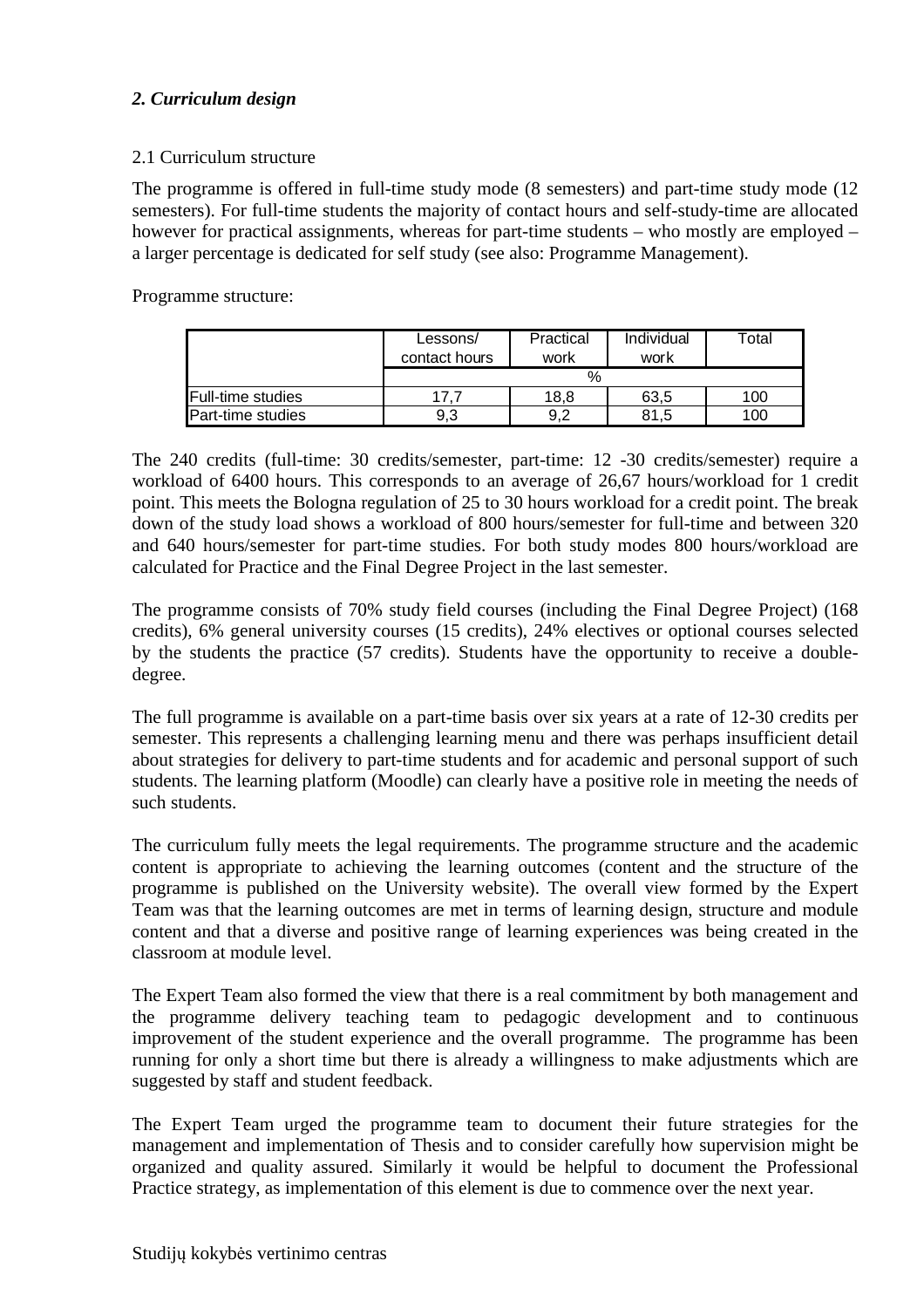#### 2.2 Programme content

The first year studies aim to provide students with basic knowledge. The main emphasis therefore is put on fundamental courses that enable students later to better understand the business system and to collect and interpret marketing data (e.g. Mathematics, IT, Business Law).

The second year studies intend to provide students with marketing knowledge and marketing skills (e.g. Statistics, Market Research, Finance, and Service Marketing) and with foreign language knowledge. Only in the third semester marketing related courses are introduced.

The third year studies concentrate on the marketing instruments (e.g. Pricing, Brand Management, Marketing Channels or Business Communication). Electives of Managerial Economics or Business Organization and Planning can be chosen.

The fourth year studies deepen the knowledge in Business Communication. Project Management and Management Accounting are optional courses. Practice and Final Degree Project are compulsory in semester 8 (full-time students) respectively in semester 12 (part-time students). The Professional Practice element and the Final Degree Project should reflect to what extent the learning outcomes have been achieved and the students are prepared for the labour market. The programme team spoke of internal discussion to improve and change the professional practice module and details of this should be documented at an early opportunity.

The Expert Team conducted a vigorous debate around curriculum issues and pushed the programme team to justify the choice and sequencing of modules. There are omissions in terms of mandatory modules which might be expected, such as inputs on Globalisation or modules in Business to Business Marketing and Sales/Sales Management. Other subjects that are part of existing modules (e.g. E-Business part of Network Business or Customer Relationship Management part of Services Marketing) might be offered as individual modules.

Some more specific learning outcomes in relation to the fostering of creativity would be welcomed. The Expert Team also felt that there was scope to introduce basic marketing subjects at some point before the third semester. The Expert Team noted the participation of students on an elective basis in activities such as the Google Online Challenge. The inclusion of what appears to be a basic module in *Graphic Design* was puzzling not least because it appears in the final teaching semester when strategic and capstone modules with a strong integrative function might be expected. Debate particularly focused on the currency of the curriculum particularly with regard to e-Business and Digital Marketing but the programme team was able to demonstrate that these issues are addressed in a number of modules, even if they do not appear as stand-alone modules in their own right. Some of these additions would help to differentiate the programme.

The Expert Team commends the introduction of students to scientific journal literature at an early stage in the study cycle, but would recommend a more formal approach to the development of skills in research methodology.

The programme is logical and structurally homogenous, properly sequenced and with no evident repetition. The academic subjects and their delivery show a commendable interdisciplinary integration. The content of the programme shows a logic sequence in the students' development.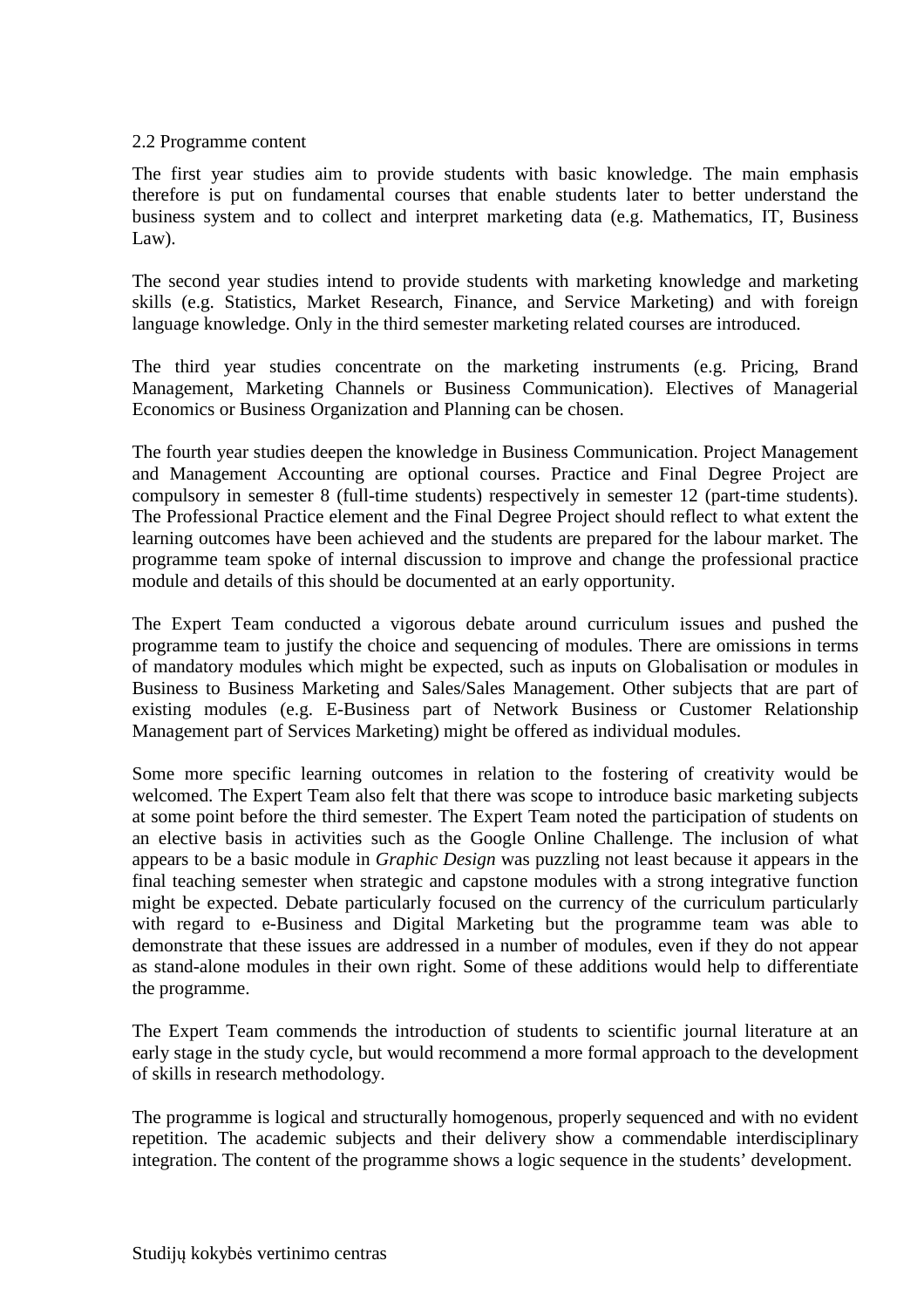#### *3. Staff*

There are a total of 55 individual teachers who are engaged in the programme (49 teachers deliver courses for full-time students and 36 – part-time students). The staffing is fully adequate to ensuring the learning outcomes are achieved (SER, p. 19). The teachers of the programme actively perform scientific research and publish in the fields where they are teaching. The Department of Marketing is actively involved in international scientific and applied research programmes aimed at pedagogic and programme development. (e.g. EU Leonardo da Vinci, EU Grundewig or EU Erasmus Multilateral projects). The experiences gained in these programmes are integrated in the learning process while updating the programme.

The qualifications of the academic staff have improved within the last 2 years. The full-time courses are delivered to about 38% by professors and 41 % by associate professors. In part-time studies the ratios are 26% (professor) and 45% (associate professor). More than 70% of the academic staff is between 30 and 49 years old, the average age is 41 years.

The structure of academic load and qualifications of the teaching staff correspond to the requirement laid down in the order of the Minister of Education and Science of the Republic of Lithuania "On the approval of requirements for the first cycle study programme description" of 9 April 2010, paragraph 19, at least half of the study field courses should be delivered by scientists. In full-time studies 79% of the courses and in part-time studies 72% of the courses in the programme are delivered by full or associate professors, thus exceeding the requirements.

Staff met with on the field visit were energetic, vibrant, positive and engaged and the Expert Team acknowledge that there is a very good team implementing this programme The teaching team displayed a strong sense of ownership of the programme and they assert that their voice is heard in decision making through the work of the programme committee and regular round table discussions with management Similarly the Expert Team also felt staff research should be more actively resourced.

The Faculty has signed 35 agreements with foreign Higher Education Institutes within the Erasmus agreements. In 2011-2012 20 teachers from foreign universities came to visit the Faculty, whereas 23 Faculty teachers left for teaching and 18 for training exchange. The teachers of Marketing Department went 13 times for teaching abroad and received 3 marketing specialists from foreign universities in the period of time under consideration. The Expert Team recommends that more staff mobility should be facilitated on such a marketing programme where international aspects will gain more importance in future.

The scientific qualification of the academic staff is adequate to ensure the achievement of the learning outcomes of the programme. However, the Expert Team suggests that further efforts should be made to strengthen the practical side of the programme through actions such as the recruitment of practitioners as part time teachers and as specialist guest presenters.

#### *4. Facilities and learning resources*

4.1 Sufficiency and suitability of premises and of equipment for studies

There are 20 rooms (1,078 seats) in the Faculty. All of them are equipped with multimedia for presentations and stationary computers. The number of rooms is sufficient for the implementation of studies in full-time and part-time forms. But there are not enough rooms for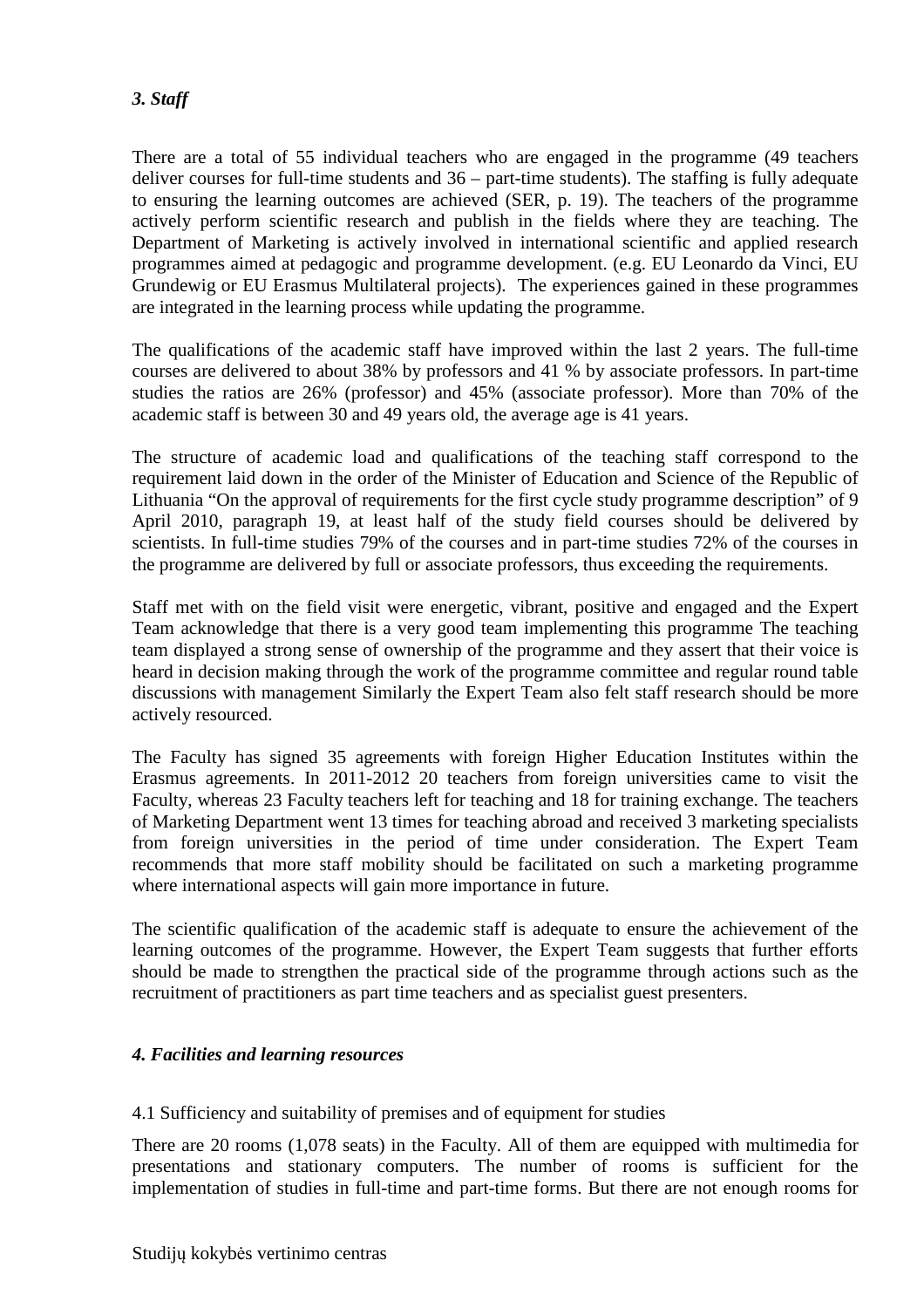interactive learning. In 2012 Marketing Department equipped a group work auditorium of 25 seats where students can work in small groups, use multimedia and four computers with latest software and there is a wireless internet connection

In the last five years, one more computerised teaching laboratory (12 seats) has been installed in the Faculty, where up-to-date computer hardware and software is used. Three laboratories (67 seats) are equipped with multimedia for presentations. The computerised laboratories are maintained by qualified technical staff. The Expert Team observed that all students and graduates met were owners of laptops. It may be possible through a strategic planned implementation to operate a BYOD (Bring Your Own Device) policy where capital spend by the University could focus on network infrastructure, security and software licenses.

The site visit was important in showing how Faculty management coped with old and limited buildings with a lack of versatile learning spaces. A very good effort is made to equip these spaces with advanced learning technology, but the Faculty cannot utilise larger group teaching which would considerably improve efficiency. There is a good range of software tools and applications and some excellent technology in the classrooms, e.g. Microsoft Office, Eviews 7 and SPSS Statistics version 19.

KTU have created and utilise a virtual environment http://mano.ktu.lt with an integrated Moodle interactive learning environment. It is clear that pedagogical development training has been delivered in the context of promoting online learning, but it would be appropriate now for the Faculty and the University to develop detailed policies and strategies to achieve a state-of-the-art virtual learning environment to compensate for old and restricted physical resources and to meet the needs of part-time students into the future. It should be noted that Programme's lecturers intensively use possibilities of http://mano.ktu.lt environment.

#### 4.2 Sufficiency and suitability of resources for practical training

Students of the programme are in the  $2<sup>nd</sup>$  year and did not have do perform practice so far. It is planned that they can do their practice in simulated enterprises (MARKBUD allows the simulation of marketing functions) or in real enterprises which the students have selected themselves. In real enterprises they can gain practical experience in a field that can be chosen as a topic of the Final Degree Project.

In an annual – competition exhibition "Idea" students can demonstrate their ideas for new products or advertisements or do market research.

Last year 28 enterprises initiated the search and recruiting of trainees. The project enables students to find work placement on their own or to receive offers from enterprises. Students can also use the information base "Work and Placement Offers" of by KTU Career Centre. Students of the Faculty are offered to leave for Practice abroad as well.

#### 4.3 Learning resources

The library provides a pleasant learning environment, with a good professional staff and, together with the online resources, is adequate to the needs of the programme. Library and software budgets appear to be good and suitable for purpose. The Faculty has a dedicated 25-seat library in addition to the main library, with a LAN (of dedicated desktops) and wireless Internet connection and Internet access to other libraries' databases. Availability of the methodological resources necessary for the implementation of the programme ensured by provision of access to students to electronic marketing journals via electronic databases, especially Emerald. Students of the programme have also access to the resources of the university library.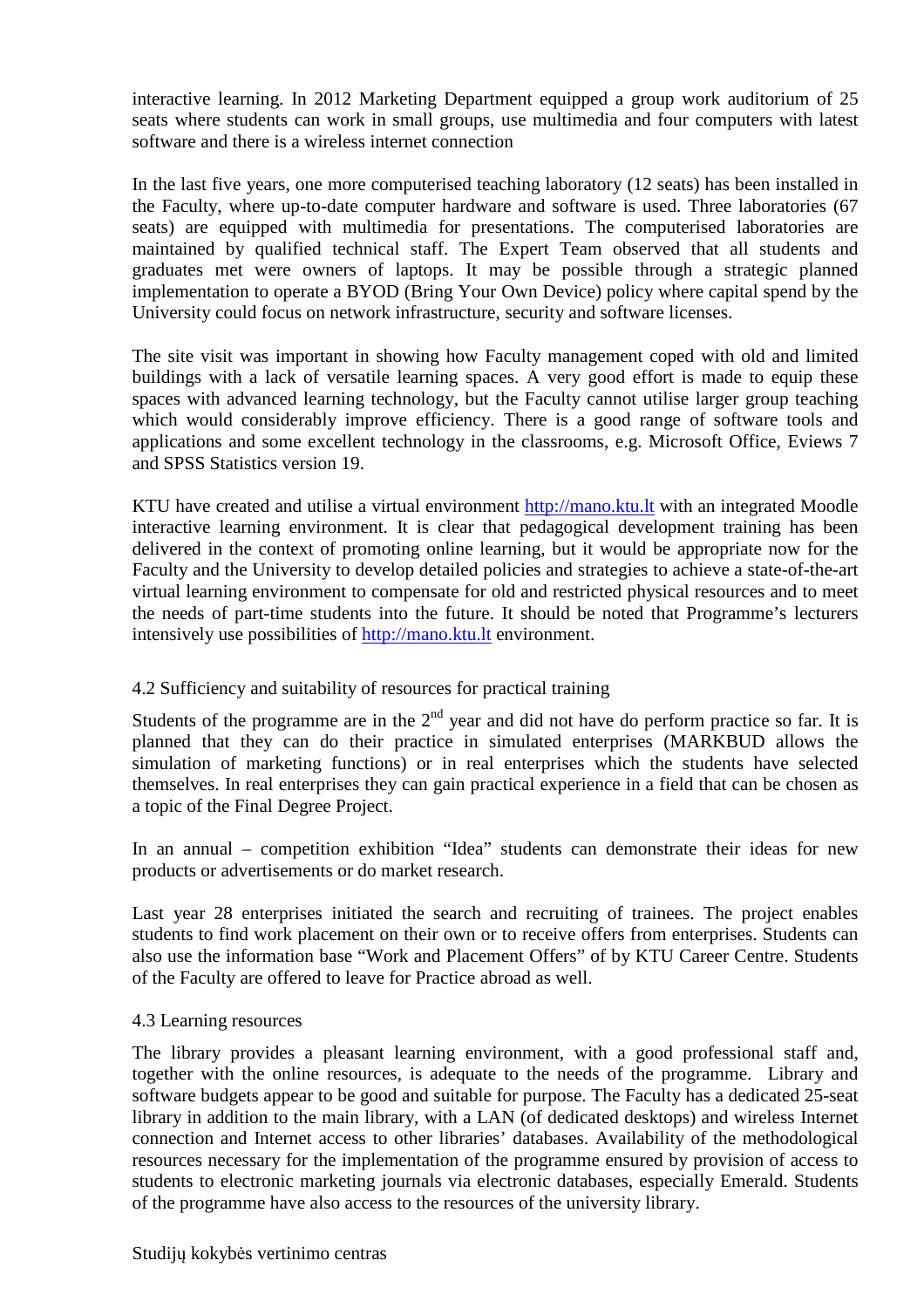Every year the Faculty library and the Department resources are supplemented with the latest relevant teaching literature, books published by the most famous academic publishing houses, subscription publications of Lithuanian and foreign countries.

The learning resources are appropriate and support problem-based learning and independent learning. The resources help to internationalize the study programme, but more use might be made of online learning materials (e.g. Massive Online Open Courses - MOOC) to provide supplementary materials which will also help with internationalisation.

#### *5. Study process and student assessment*

#### 5.1 Student admission

Students' admissions to the first cycle studies in the university are based on conditions approved by the Association of Lithuanian Higher Education Institutions and in pursue of the Order of the Minister of Education and Science of the Republic of Lithuania No.V-1 of 2011 and on the Rules for student admission to Kaunas University of Technology 2012". The regulations lead to a competitive score that is the basis for admission.

Students may get all the necessary information in the Admission Commission of KTU, on internet websites http://ktu.lt, http://studijos.ktu.lt/kaip-istoti, http://ktu.lt/priemimas. Information to prospective students about all the study programmes offered by the University is also available during Open Door Days organised all year round, Study Weeks organised by high schools.

The admission criteria are transparent and available to every potential student. There is a reasonable level of consistent demand for the full-time programme, and they have managed to attract students with a good quality school score in the recruitment to date. On the evidence of the recruitment figures to date there would seem to be less demand for the part time version of the programme and part-time recruitment would seem to be a challenge.. It is difficult to see how economic delivery can be sustained with these numbers.

#### 5.2 Study process

Full-time students study during a normal daytime attendance; part-time students attend lectures and tutorials on two Saturdays a month.

The logic of the study programme is good but the Expert Team raised a number of issues around recruitment and retention of full-time and part-time students. Overall the programme attracts a good quality of student and recruitment is successful in what is a competitive environment.

The Expert Team examined two issues in particular. The rationale for providing a part-time version of this programme may be very sound, but it was not fully explained during the site visit. In particular, the Expert Team was concerned at both the high drop-out rate in part-time mode and the viability of continuing a Year 3 group in 2013/14 which is now quite small. Faculty Management feels that there is a social and economic justification and that also some students are unable to continue in full-time mode for financial reasons. Nonetheless, there must be concerns about the study process in terms of duration and learning weight, and there is a need to take a strategic view and decision of how the part-time mode might be delivered and supported using, for instance, current learning technology. The Expert Team notes that they did not have the opportunity to meet part-time students on the field visit.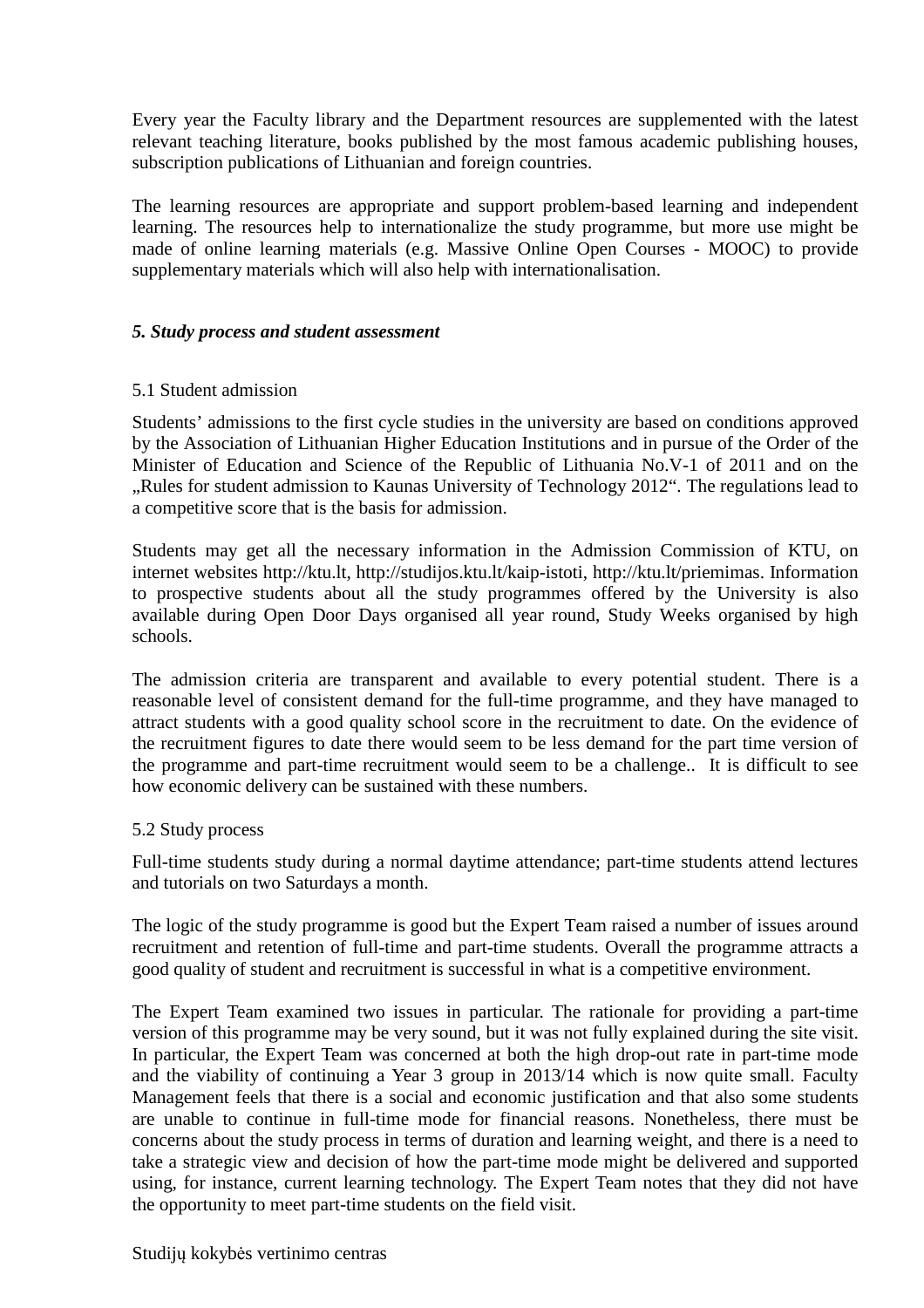Secondly The Expert Team examined the role of minor studies and now fully understand that the dramatic decline in students taking *Marketing* as a 'minor' does have a logical explanation. The fact of the provision of a full marketing degree opportunity (through this programme) now means that students interested in the area are catered for from the outset. The current students taking the minor option met with the Expert Team and reported positively on their experience.

Because of the faculty agreements with 55 universities there are many opportunities for international activities and academic mobility for students. Information about study exchange programmes is available to students on www.facebook.com/ktu.lt and by the International Relations Office in cooperation with KTU Career Centre. So far only 2 students of the marketing programme have taken advantage of this possibility. There are 36 students in year 2 full time and 2 from 36 would seem to be a very small proportion. It may be possible that other students will take up the mobility option in the  $3<sup>rd</sup>$  year. If the Faculty is committed to international mobility they need to put greater effort into encouraging students.

#### 5.3 Student support

Students get supports in various fields. The information about the programme and international study opportunities are given personally (teachers, International Relation Office and Career Centre) and via different media. It is comprehensive. Financial support e.g. scholarships and loans is regulated in the system for higher education institutes. Help for students is provided concerning accommodation and dormitories. The majority of buildings are adapted to give access to handicapped students.

The students met with on the field visit were positive about their programme and their learning experience, described stimulating and creative classroom experiences and they felt they had very good access to and support from the staff.

Students are informed about the course exam results on the website of KTU (https://uais.cr.ktu.lt/ktuis/stp\_prisijungimas)

Sports and art activities are provided at the University. The Centre of Advancement (AAC) gives subject and psychological assistance.

Students are represented in the Student Union, in the Study Programme Committee and they can contact the faculty administration and the programme coordinator.

#### *6. Programme management*

The programme management model is based on a Faculty Committee with responsibility for managing all programmes. The study programme is coordinated by an individual study programme coordinator who is responsible for ensuring that feedback from staff, students, social partners and other stakeholders. All of these parties therefore have a role in suggesting programme improvements but as the programme is very new there is limited evidence to date. Based on his suggestions the Study Programme Committee of the Faculty may propose changes that are submitted to the Faculty Council for Approval. Major changes in a study programme may only be made by the University Senate by the offering of the Committee of Studies and Academic Culture.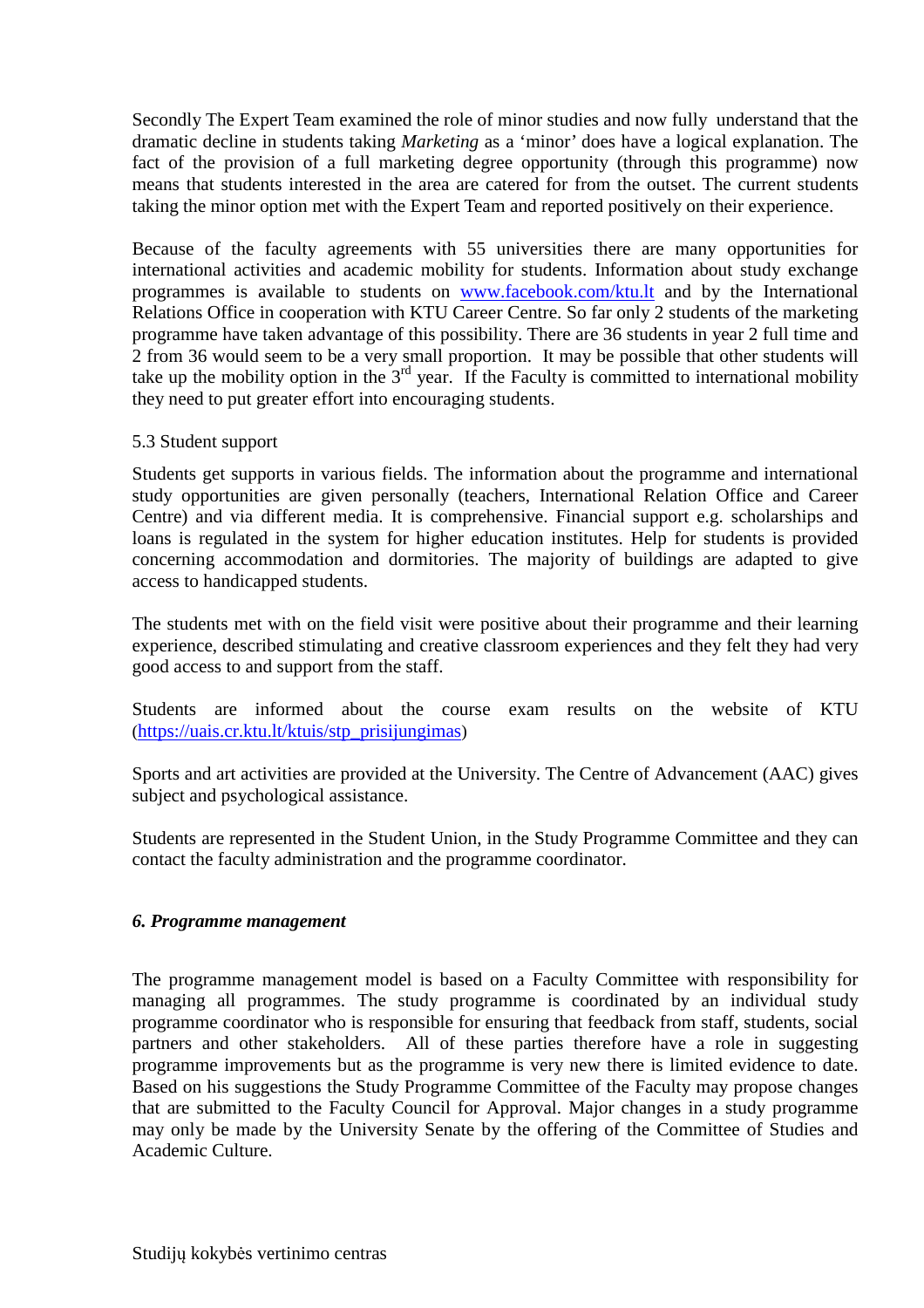A system of internal study quality assurance based on the documents of EU higher education policy was prepared in 2010. In 2011 a contract concerning EU structural support was signed the aim of which is to implement and/or improve internal mechanisms and systems for quality assurance in higher education institutions.

One instrument applied in the university is an electronic questionnaire for the assessment of courses, teachers work and learning materials. Different groups are informed about the results (Dean, Faculty Council, representatives of Students Union). The Marketing Department also supplements this survey with their own survey work and discussions in order to provide a more valid response.

Programme management is effective but is implemented through a multi-programme Faculty level Committee rather than a specific, individual, local Programme Management Committee. This arrangement is of course in full conformity with regulatory requirement but the Expert Team suggests that an annual programme level Quality Enhancement Plan be drawn up to incorporate inputs from managers, teachers, students and stakeholders.

There is an open and consultative approach to decision making in this Faculty and in this Department. Teaching staff feel their voice is heard in the key forum, but, overall, there might be more emphasis placed on formal documentation of issues. For instance, there is a Roundtable Discussion at the end of each semester and it would be useful to document issues and solutions on a routine basis.

There is undoubtedly strong and progressive leadership in the Faculty and in this Department but there should be a more fully involved engagement with younger staff members in a collective management approach.

The basis for good quality control systems seems to be laid. Definitive results will only be available in the next years.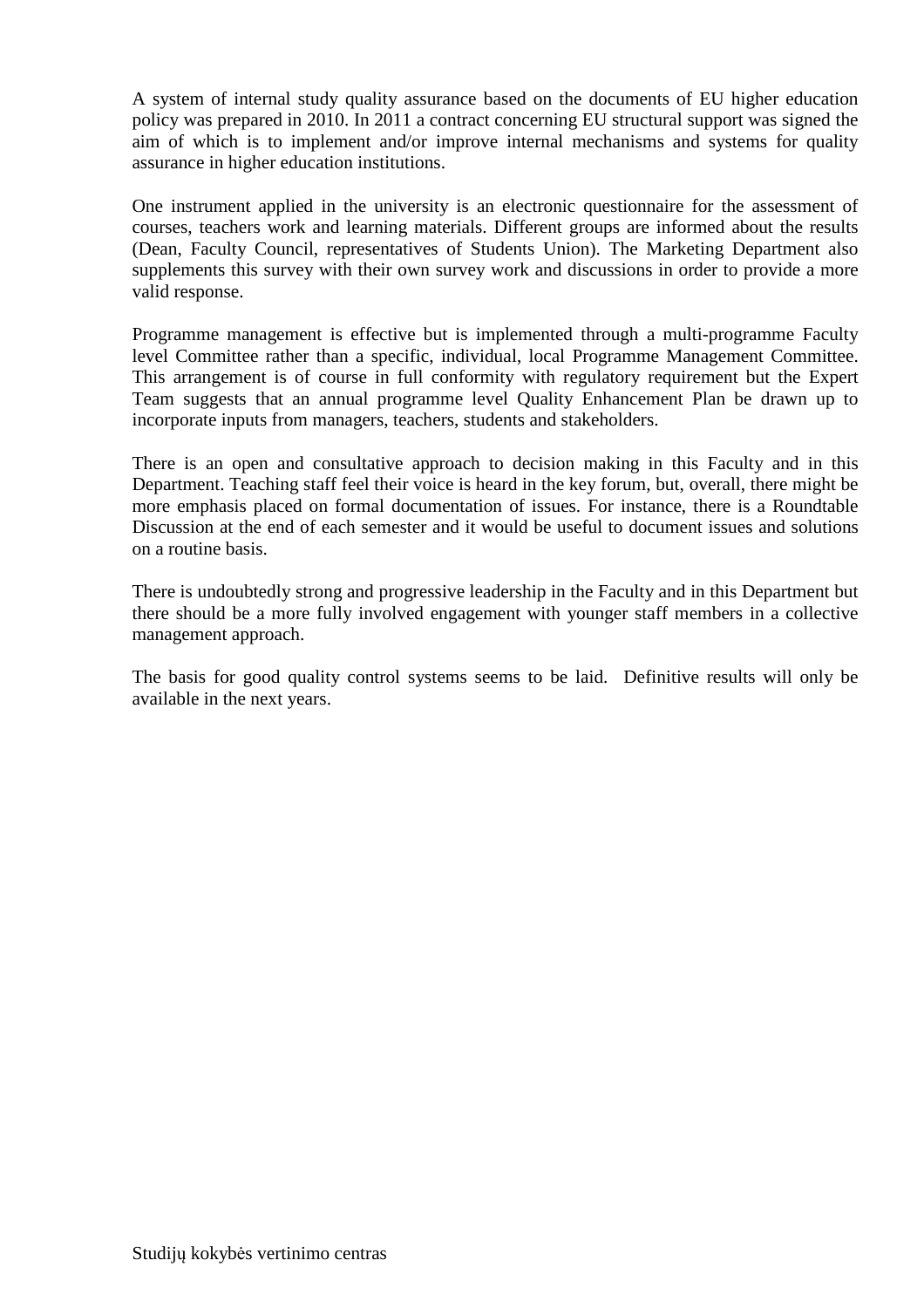#### III. RECOMMENDATIONS

1. The study programme team should address evident omissions in terms of modules which are "normal" in the core or elective offering of most Marketing degrees in Business Schools internationally. These might include e.g.. globalization and green/sustainable marketing, customer relationship management, sales management and business to business marketing, as well as further attention to the fostering of creativity. Such possible enhancements – based on an international benchmarking - would improve competitive advantage by giving the programme a more contemporary feel.

2. Future strategies for the management and implementation of the thesis should be defined, and supervision arrangements should be organised and quality assured.

3. Faculty management are challenged to cope with old and limited buildings with a lack of versatile learning spaces, but the Faculty must develop detailed policies and strategies to achieve a state-of-the-art virtual learning environment to compensate for poor physical resources and to meet the needs of part-time students into the future.

4. There are significant concerns about the study process for part-time students around duration and learning weight, cohort sustainability and the environment for group work. There is a need to take a strategic view and strategic decision of how the part-time mode might be delivered and supported using, for instance, current learning technology.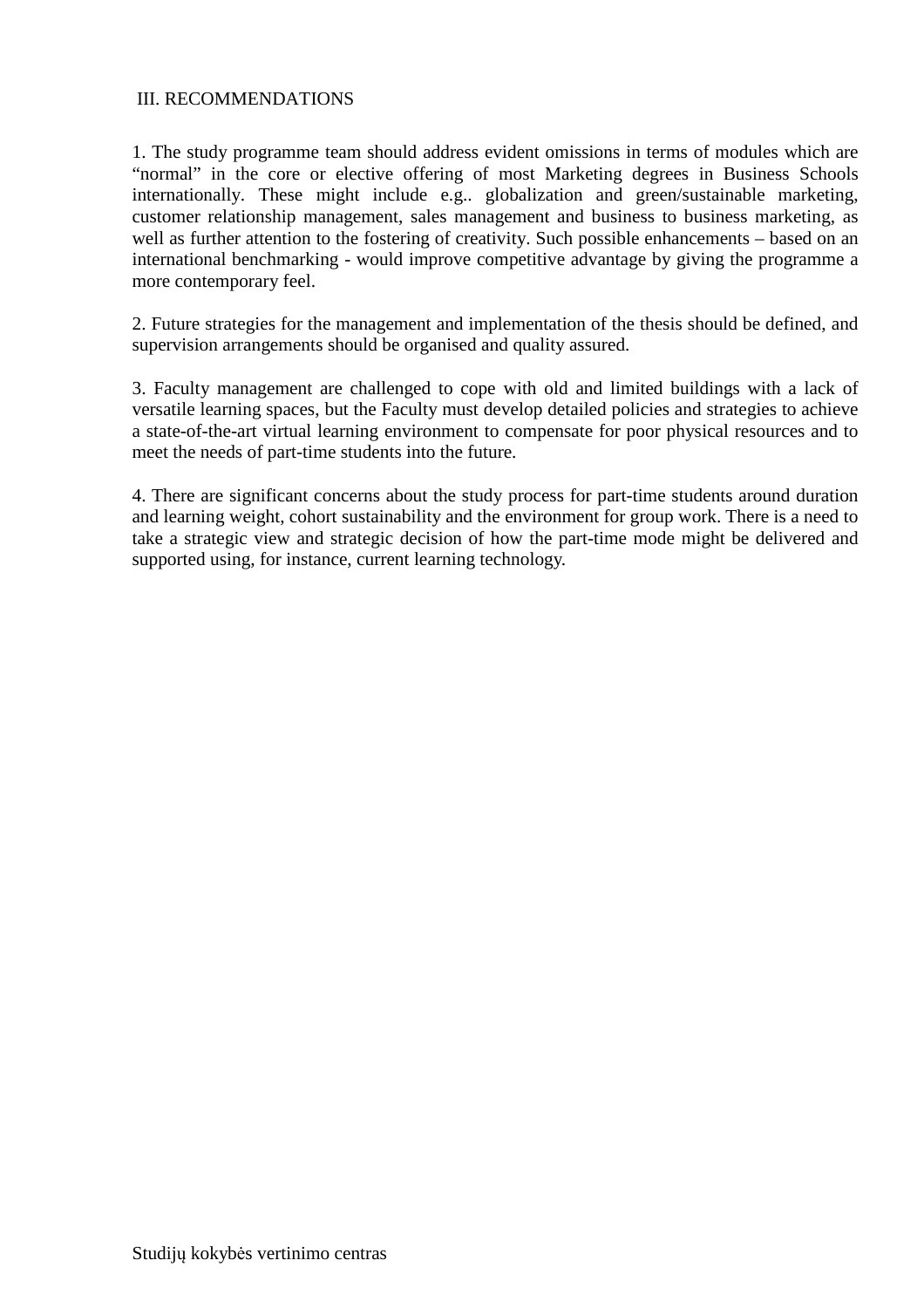#### IV. SUMMARY

- 1. The aims and learning outcomes of the Marketing programme are stated coherently and appropriately. The learning outcomes have been structured in line with particularities of the first cycle university study programmes regulated by legal acts and other national and international documents.
- 2. This programme structure meets all of the legal requirements of the Government of Lithuania and of the University, and is in full conformity and alignment with the specific attributes required of a first-cycle programme. Overall it is a well structured programme, with a commendable commitment to the development of students' analytic competences and it benchmarks well with international programmes.
- 3. The programme is very well managed, with very positive leadership at Department and Faculty levels – though there could be devolution of some areas of decision making and greater involvement by the young and talented staff team.
- 4. The staff fulfils all requirements of Lithuanian regulation and they provide an excellent team for the implementation of this programme.
- 5. The voice of the staff is clearly evident in decision processes, but there is a tendency to rely on informal interactions regarding Quality Assurance inputs and there would be considerable future benefit from documenting more fully inputs and decisions.
- 6. The programme could be given a more contemporary image and achieve stronger brand presence in a competitive environment if some of the current issues in marketing (which undoubtedly are addressed in a dispersed way) were reflected in the module titles and content.
- 7. The physical resources are dated and limited, and do not provide for versatile learning situations. This is probably the weakest component of the overall offering. Good work has been achieved in relation to the use and implementation of technology, but this needs to be addressed at a policy and strategy level.
- 8. The study process for full-time students is appropriate and well implemented. There are anticipated improvements in the approach to Professional Practice, and preparation for the Thesis and we look forward to seeing these addressed and implemented. The programme recruits well in a competitive environment. However, the study process for part-time students needs strategic re-examination.
- 9. There is a genuine commitment to staff and student mobility and to developing appropriate institutional partnerships. These might well include, in the future, native English speaking environments.
- 10. An annual Quality Enhancement Plan would serve to capture much of the productive dialogue which undoubtedly benefits this programme, and an Alumni Club or Graduate Advisory Board would server to harness and formalise the evident goodwill of social partners.
- 11. This is a good model of a Marketing degree, implemented within a Faculty environment where there is a real commitment to continuous improvement.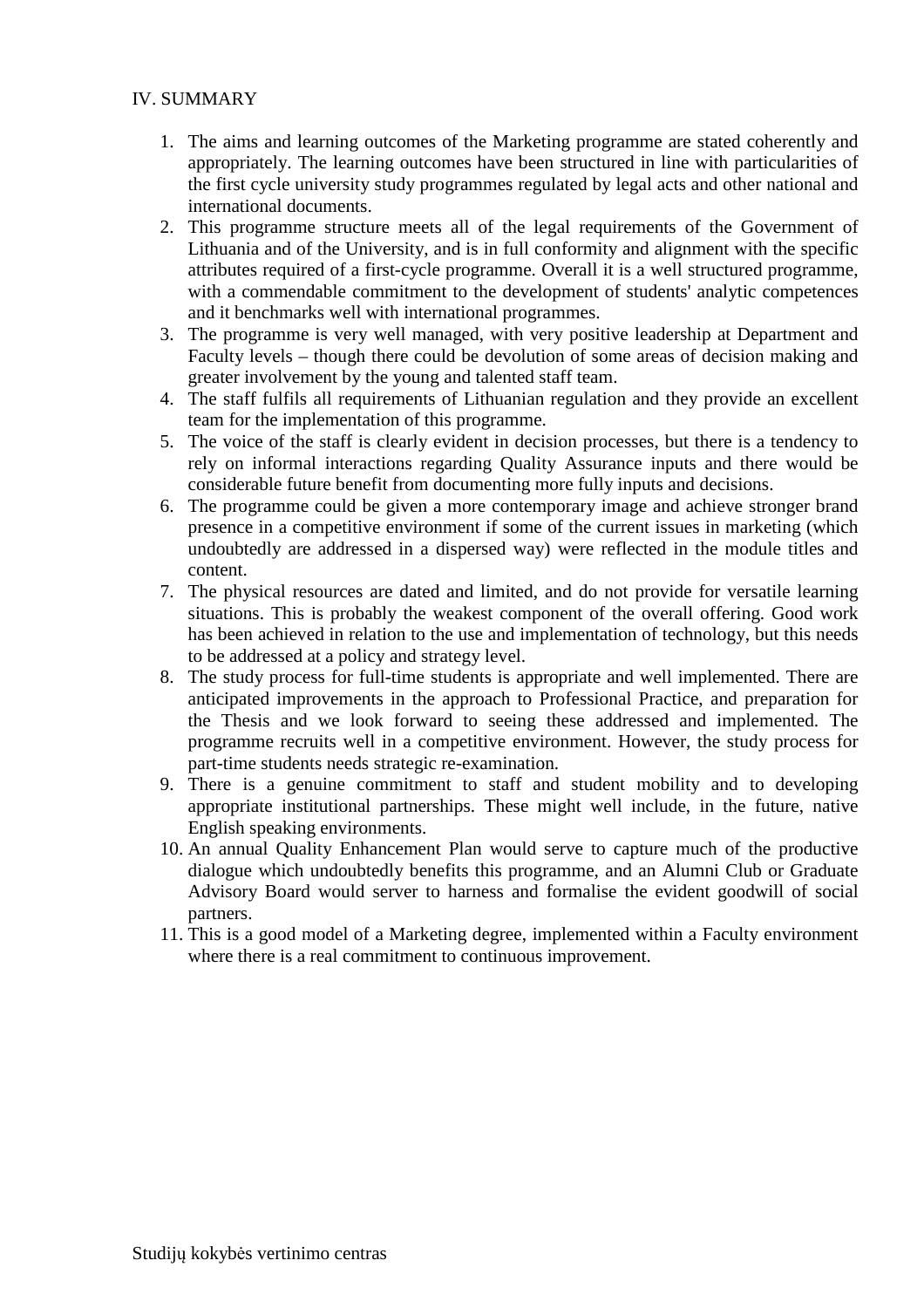#### V. GENERAL ASSESSMENT

The study programme *Marketing* (state code – 612N50002) at Kaunas University of Technology is given **positive** evaluation.

| No. | <b>Evaluation Area</b>                                                                                     | <b>Evaluation Area</b><br>in Points* |
|-----|------------------------------------------------------------------------------------------------------------|--------------------------------------|
| 1.  | Programme aims and learning outcomes                                                                       |                                      |
| 2.  | Curriculum design                                                                                          |                                      |
| 3.  | <b>Staff</b>                                                                                               |                                      |
| 4.  | Material resources                                                                                         | 3                                    |
| 5.  | Study process and assessment (student admission, study process<br>student support, achievement assessment) | 3                                    |
| 6.  | Programme management (programme administration, internal quality<br>assurance)                             |                                      |
|     | <b>Total:</b>                                                                                              |                                      |

*Study programme assessment in points by fields of assessment*.

\*1 (unsatisfactory) - there are essential shortcomings that must be eliminated;

2 (satisfactory) - meets the established minimum requirements, needs improvement;

3 (good) - the field develops systematically, has distinctive features;

4 (very good) - the field is exceptionally good.

Grupės vadovas: Team Leader: Paul O'Sullivan

Team members:

Grupės nariai: Prof. habil. dr. Csaba Forgács Prof. Jürgen Bruns Prof. Marie-Paule Sheard Prof. dr. Sigitas Urbonavičius Darius Bagdžiūnas Justinas Žalys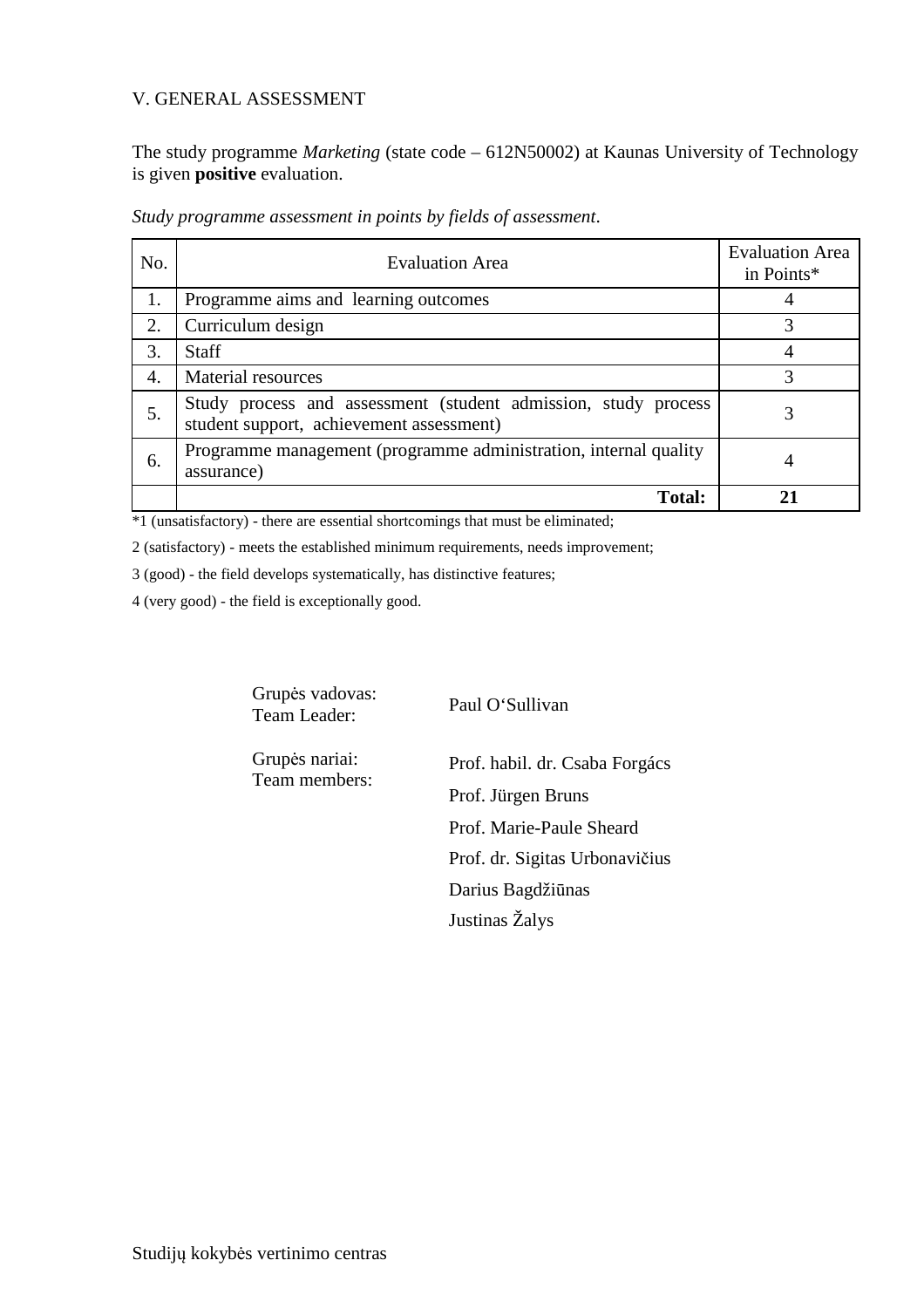**<...>**

#### V. APIBENDRINAMASIS ĮVERTINIMAS

Kauno technologijos universiteto studijų programa *Marketingas* (valstybinis kodas – 612N50002) vertinama teigiamai.

| Eil.<br>Nr. | Vertinimo sritis                                 | <b>Srities</b><br>įvertinimas,<br>balais* |
|-------------|--------------------------------------------------|-------------------------------------------|
| 1.          | Programos tikslai ir numatomi studijų rezultatai |                                           |
| 2.          | Programos sandara                                | 3                                         |
| 3.          | Personalas                                       |                                           |
| 4.          | Materialieji ištekliai                           | 3                                         |
| 5.          | Studijų eiga ir jos vertinimas                   | 3                                         |
| 6.          | Programos vadyba                                 |                                           |
|             | Iš viso:                                         | 21                                        |

\* 1 - Nepatenkinamai (yra esminių trūkumų, kuriuos būtina pašalinti)

2 - Patenkinamai (tenkina minimalius reikalavimus, reikia tobulinti)

3 - Gerai (sistemiškai plėtojama sritis, turi savitų bruožų)

4 - Labai gerai (sritis yra išskirtinė)

#### IV. SANTRAUKA

- 1. Marketingo programos studijų tikslai ir studijų rezultatai yra išdėstyti nuosekliai ir tinkamai. Studijų rezultatų struktūra atitinka pirmosios pakopos universitetinių studijų programų, reglamentuojamų teisės aktais ir kitais nacionaliniais ir tarptautiniais dokumentais, ypatumus.
- 2. Šios studijų programos struktūra atitinka visus Lietuvos Vyriausybės ir Universiteto teisinius reikalavimus ir visiškai tenkina ir atitinka specifines pirmosios pakopos studijų programai būtinas savybes. Apskritai studijų programos struktūra yra gera, pagirtinas įsipareigojimas ugdyti studentų analitines kompetencijas ir pagal kokybės lyginamuosius kriterijus studijų programa nenusileidžia tarptautinėms studijų programoms.
- 3. Studijų programa yra labai gerai valdoma, Katedros ir Fakulteto lygmenimis matoma labai teigiama lyderystė, tiesa, sprendimų priėmimas kai kuriose srityse galėtų būti patikėtas kitiems organams labiau įtraukiant jaunus ir talentingus personalo narius.
- 4. Personalas atitinka visus Lietuvos teisės aktuose nustatytus reikalavimus ir yra puikiai pasirengęs vykdyti studijų programą.
- 5. Personalo nuomonė yra akivaizdi sprendimų priėmimo procesuose, tačiau matyti ir tendencija, jog pasikliaujama neformalia komunikacija dėl kokybės užtikrinimo pasiūlymų. Didesnę naudą ateityje galėtų užtikrinti išsamesnis pasiūlymų ir sprendimų dokumentavimas.
- 6. Studijų programa įgytų šiuolaikiškesnį įvaizdį ir užsitikrintų stipresnį matomumą konkurencinėje aplinkoje, jei kai kurios dabartinės marketingo problemos (kurios, be abejonės, kažkiek yra nagrinėjamos studijų programoje) atsispindėtų modulių pavadinimuose ir turinyje.